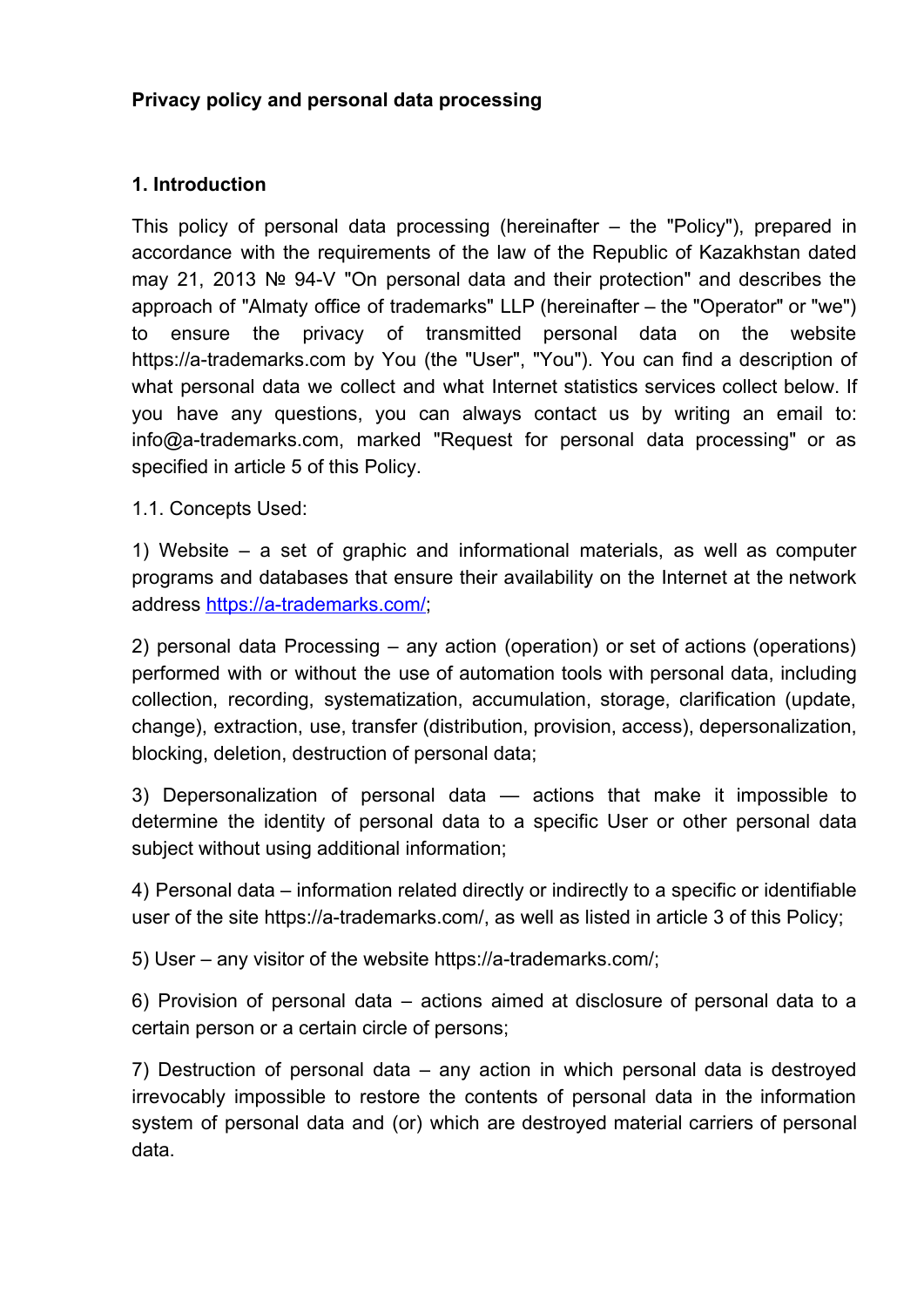## **2. What information we collect**

The Operator collects information in two main categories:

2.1. Information that You provide to us on your own initiative.

We request and collect the following information when a User requests feedback on his or her request by filling out the feedback form with:

- User Name;
- User's phone number;
- User's email address;
- Text message from the User;

2.2 Information that the Operator collects automatically when the User visits the site:

● Cookies;

A cookie is a small data file that is transmitted to a User's device (such as a mobile phone or computer). For example, a cookie may allow the Operator to determine the User's browser, store the technical parameters of the User's device, and the time of visiting the web-site. To prevent the storage of cookies on the hard disk, the User has the right to choose "Do not save cookies" in the settings of their web browser. The procedure for performing this operation is described in the browser guide.

Internet statistics services: Yandex Metric, Google Analytics and other similar technologies.

Depersonalized User data collected through Internet statistics services is used to collect information about user actions on the site, improve the quality of the site and its content. However, if the User does not want the above services collected its data, it is proposed to install a program in the web browser to block information and not to send her to the foregoing services ("Blocker"). The ad blocker is supported by most browsers and can be downloaded here:

- for Google Analytics https://tools.google.com/dlpage/gaoptout?hl=ru;

- for Yandex. Metrica:https://yandex.ru/support/metrica/general/opt-out.html.

## **3. How and for what purposes we use the information we receive**

The Operator may use, store and process personal data for personalization of requests and other purposes, including:

• Development of business and services;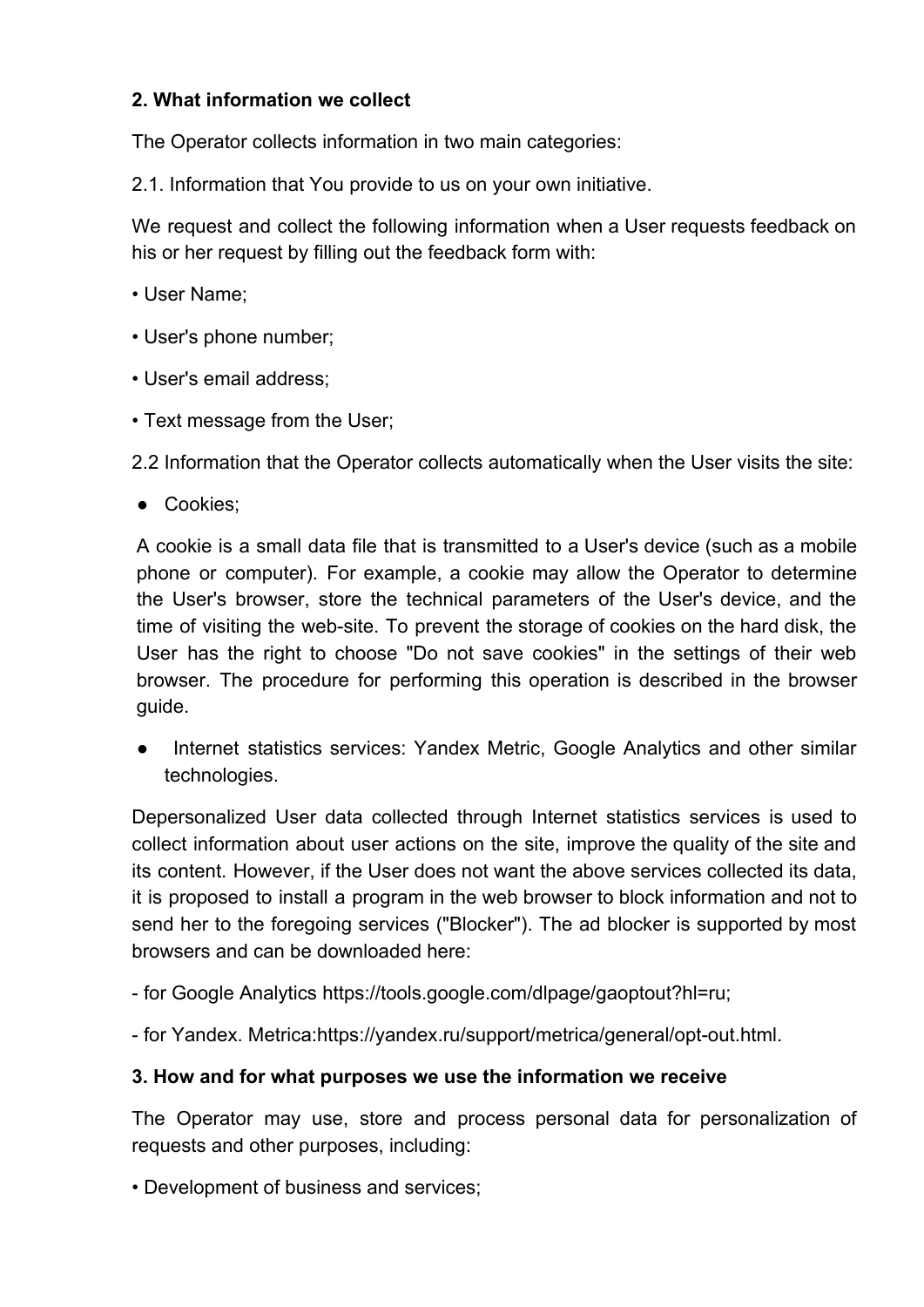• Providing information to the User about services;

• Providing access to personal data to employees in order to provide services or offer new services that may be of interest to the User;

• Use of personal data when conducting analysis on existing trends and requests in the market of legal services provided.

The user has the right to choose in relation to informational and advertising messages and has the right to refuse to receive informational messages by sending an email to the Operator info@a-trademarks.com marked "Unsubscribe from notifications of new products and services and special offers";

## **4. Other important information**

The security of personal data processed by the Operator is ensured by implementing legal, organizational and technical measures necessary to fully comply with the requirements of current legislation in the field of personal data protection from the moment of collection of personal data to the moment of their destruction or depersonalization.

The first Manager is responsible for organizing the processing of personal data for

• implementation of internal control over compliance with the legislation of the Republic of Kazakhstan on personal data and their protection, including requirements for personal data protection;

• informing the Operator's employees of the provisions of the legislation of the Republic of Kazakhstan on personal data and their protection regarding personal data processing, requirements for personal data protection, and

• monitoring the reception and processing of requests from subjects or their legal representatives.

#### **5. Your rights**

In accordance with applicable law, the User is entitled to exercise any of the rights described in this section, however, please note that the Operator may request proof of identity before making a request.

#### 5.1. Access to information

The user or their legal representative has the right to contact the Operator with a request about the availability of their personal data, as well as information containing: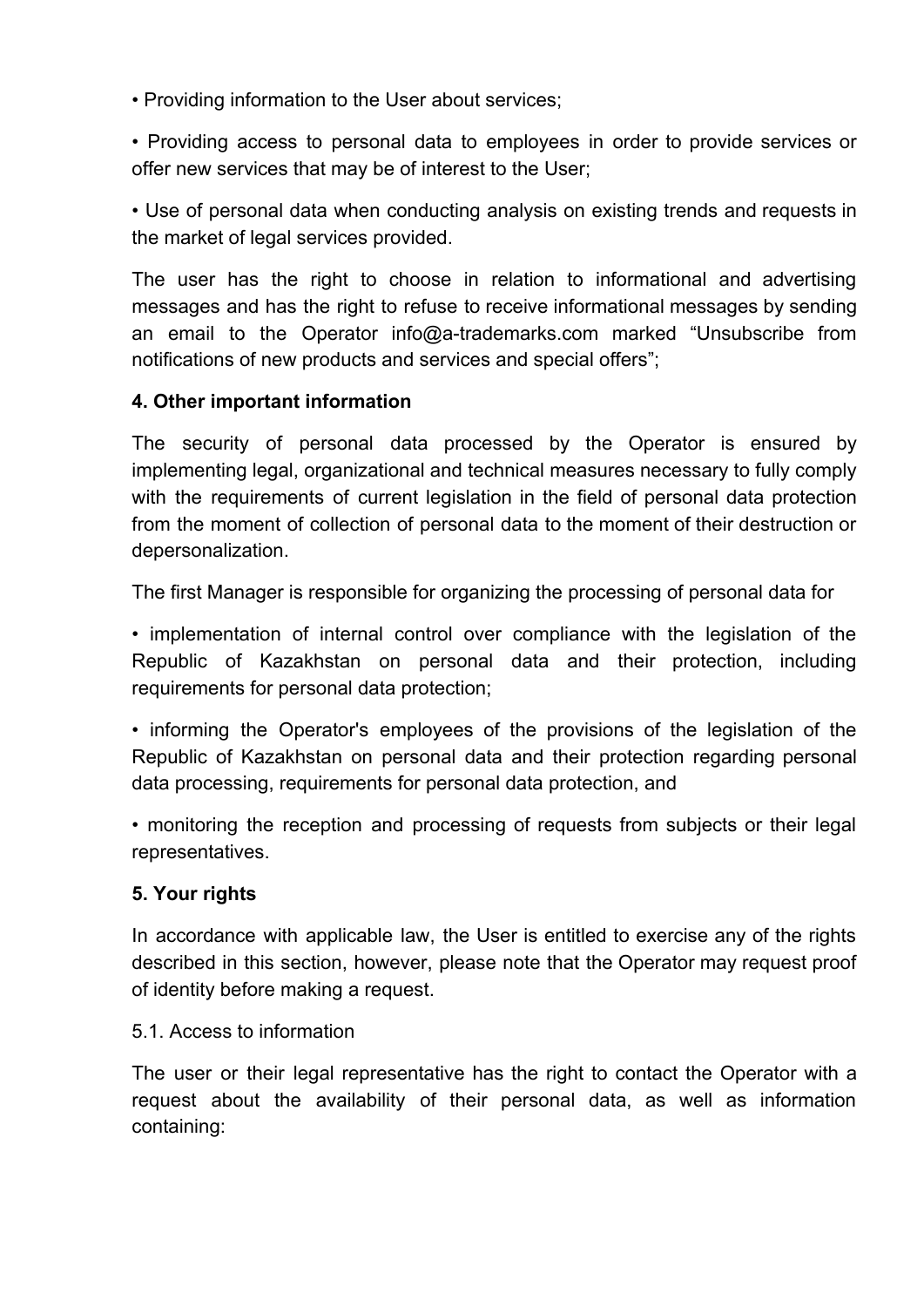• confirmation of the fact, purpose, sources, methods of collecting and processing personal data;

• list of personal data;

• terms of processing of personal data, including the terms of their storage;

Upon receipt of such a request, the Operator provides the User with a response to the request for a reasoned refusal to provide information, free of charge, within three working days from the date of receipt of the User's request or its legal representative's e-mail address of the Operator info@a-trademarks.com, marked "Information about stored personal data".

# 5.2. Corrections of inaccuracies

If inaccuracies in personal data are detected, the User can update them independently by sending a notification to the Operator's email address info@a-trademarks.com marked "Updating personal data". At the same time, within one business day, the Operator undertakes to change and (or) Supplement personal data on the basis of relevant documents confirming their authenticity, or destroy personal data if it is impossible to change and (or) Supplement them;

5.3. Storage, depersonalization and deletion of personal data

In the General case, the Operator stores the personal data within the time period required for the purposes of their processing and to comply with legal requirements. However, the User has the right to withdraw consent to the processing of personal data by sending a notification to the Operator at the following email address: info@a-trademarks.com, marked "Revocation of consent to the processing of personal data". In this case, the User's personal data will be destroyed by the Operator within three business days of receiving the above-mentioned review.

# **6. Changes to this policy**

The Operator reserves the right to make changes to this Policy at any time in accordance with this paragraph. If changes are made to this Policy, the updated Policy is published on the website https://a-trademarks.com/ with the date of the last update and a notification about the Policy update will appear when you use the Operator's web-site again, when the cookie storage function is enabled. If you do not agree with the updated policy, the Operator asks the User to leave this web-site.

# **7. Final provisions**

The user can get any clarifications on issues of interest related to the processing of their personal data by contacting the Operator via email info@a-trademarks.com.